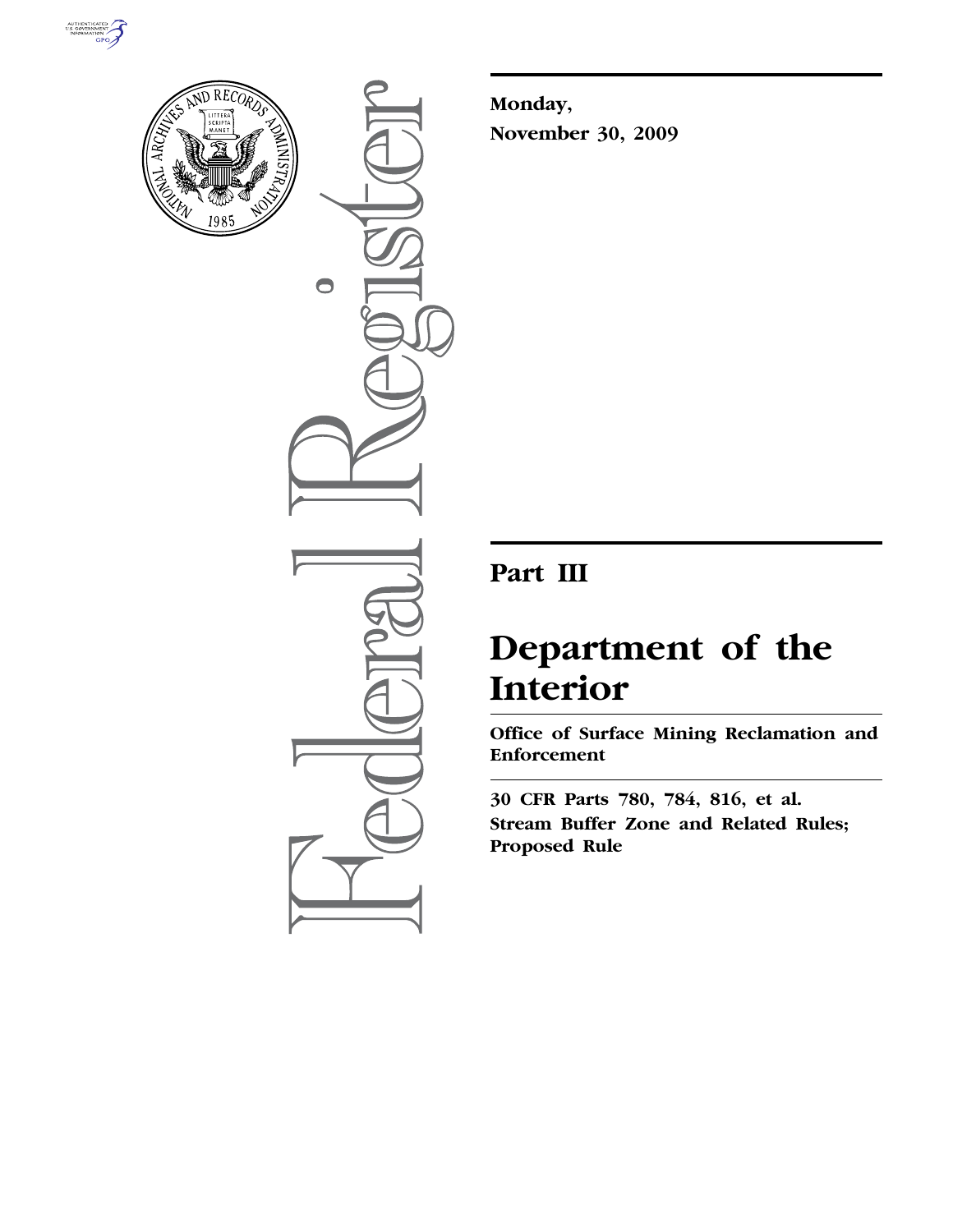#### **DEPARTMENT OF THE INTERIOR**

#### **Office of Surface Mining Reclamation and Enforcement**

# **30 CFR Parts 780, 784, 816, and 817**

**[Docket ID OSM–2009–0009]** 

#### **RIN: 1029–AC63**

# **Stream Buffer Zone and Related Rules**

**AGENCY:** Office of Surface Mining Reclamation and Enforcement, Interior. **ACTION:** Advance notice of proposed rulemaking; notice of intent to prepare a supplemental environmental impact statement (SEIS).

**SUMMARY:** We, the Office of Surface Mining Reclamation and Enforcement (OSM), are seeking comments on our intention to revise our regulations concerning the conduct of mining activities in or near streams. We have determined that revision of the stream buffer zone (SBZ) rule published on December 12, 2008, is necessary to implement the interagency action plan that the Administration has developed to significantly reduce the harmful environmental consequences of surface coal mining operations in Appalachia, while ensuring that future mining remains consistent with Federal law. In this notice, we describe and seek comment on the alternatives that we are considering for revision of the SBZ rule. In addition, we request your help in identifying significant issues, studies, and specific alternatives that we should consider in the SEIS for this rulemaking initiative.

The June 11, 2009, memorandum of understanding (MOU) implementing the interagency action plan also calls for us to consider whether revisions to other OSM regulations (including, at a minimum, approximate original contour requirements) are needed to better protect the environment and the public from the impacts of Appalachian surface coal mining. We have identified addition of a definition of ''material damage to the hydrologic balance'' as one such possibility. We invite comment on that option as well as whether there are other OSM regulations that could be revised to implement this provision of the MOU. **DATES:** To ensure consideration, we must receive your comments on or before December 30, 2009.

**ADDRESSES:** You may submit comments by any of the following methods, although we request that you use the Federal e-rulemaking portal if possible:

• *Federal e-Rulemaking Portal: http:// www.regulations.gov.* The document has been assigned Docket ID: OSM–2009– 0009. Follow the online instructions for submitting comments.

• *Mail, hand-delivery, or courier to:*  Office of Surface Mining Reclamation and Enforcement, Administrative Record, Room 252–SIB, 1951 Constitution Avenue, NW., Washington, DC 20240. Please include the Docket ID (OSM–2009–0009) with your comment.

Comments that we receive after the close of the comment period (*see* **DATES**) or sent to an address other than those listed above will not be considered or included in the docket.

Please submit all comments and related materials that you wish us to consider. We are not able to consider comments and materials that were previously submitted in connection with a different rulemaking.

For information on the public availability of comments, *see* Part VII of this preamble, which is entitled ''Will comments received in response to this notice be available for review?''

**FOR FURTHER INFORMATION CONTACT:**  Dennis Rice, Division of Regulatory Support, Office of Surface Mining Reclamation and Enforcement, 1951 Constitution Ave., NW. MS 202–SIB, Washington, DC 20240; Telephone 202– 208–2829.

#### **SUPPLEMENTARY INFORMATION:**

#### **Table of Contents**

- I. Why Are We Publishing This Notice?
- II. What Does SMCRA Say About Streams?
- III. What Provisions of SMCRA Form the Basis for the SBZ Rule?
- IV. What Is the History of the SBZ Rule?
- V. What Are the Major Provisions of the 2008 Rule?
- VI. How Do We Plan To Revise Our Regulations?
- VII. Will Comments Received in Response to This Notice Be Available for Review?

#### **I. Why Are We Publishing This Notice?**

On December 12, 2008 (73 FR 75814– 75885), we published a final rule modifying the circumstances under which mining activities may be conducted in or near perennial or intermittent streams. That rule, which this notice refers to as the 2008 rule, took effect January 12, 2009. A total of nine organizations challenged the validity of the rule in two complaints filed on December 22, 2008, and January 16, 2009: *Coal River Mountain Watch, et al.* v. *Salazar,* No. 08–2212 (D.D.C.) (''*Coal River''*) and *National Parks Conservation Ass'n* v. *Salazar,* No. 09– 115 (D.D.C.) (''*NPCA''*).

In *NPCA,* the Government filed a motion on April 27, 2009, for voluntary remand and vacatur of the 2008 rule. The motion was based on Secretary of

the Interior Ken Salazar's determination that OSM erred in failing to initiate consultation with the U.S. Fish and Wildlife Service under subsection 7(a)(2) of the Endangered Species Act, 16 U.S.C. 1536(a)(2), to evaluate possible effects of the 2008 rule on threatened and endangered species. Granting of the Government's motion likely would have had the effect of reinstating the 1983 version of the SBZ rule. In *Coal River,* the Government filed a motion on April 28, 2009, to dismiss the complaint as moot if the court granted the motion in *NPCA.* 

On June 11, 2009, the Secretary of the Department of the Interior, the Administrator of the U.S. Environmental Protection Agency (EPA), and the Acting Assistant Secretary of the Army (Civil Works) entered into a memorandum of understanding  $(MOU)^1$  implementing an interagency action plan designed to significantly reduce the harmful environmental consequences of surface coal mining operations in six Appalachian States,<sup>2</sup> while ensuring that future mining remains consistent with Federal law. Among other things, the MOU required that OSM develop guidance clarifying how the 1983 SBZ rule would be applied to reduce adverse impacts on streams if the court granted the Government's motion in *NPCA* for remand and vacatur of the 2008 SBZ rule.

However, on August 12, 2009, the court denied the Government's motion in *NPCA,* holding that, absent a ruling on the merits, significant new evidence, or consent of all the parties, a grant of vacatur would allow the government to improperly bypass the procedures set forth in the Administrative Procedure Act (APA), 5 U.S.C. 551 *et seq.,* for repealing an agency rule. On the same date, the court denied the government's motion to dismiss in *Coal River.* 

The Secretary of the Interior remains committed to reducing the adverse impacts of Appalachian surface coal mining operations on streams. Accomplishing that goal will involve revision or repeal of certain elements of the 2008 rule. The rulemaking process will adhere to the requirements of the Administrative Procedure Act, including any applicable notice and comment requirements, consistent with the court's decision in *NPCA.* 

The notice that we are publishing today is the first step in the rulemaking

<sup>1</sup>The MOU can be viewed online at *http:// www.osmre.gov/resources/ref/mou/ ASCM061109.pdf.* 

<sup>2</sup> Kentucky, Ohio, Pennsylvania, Tennessee, Virginia, and West Virginia.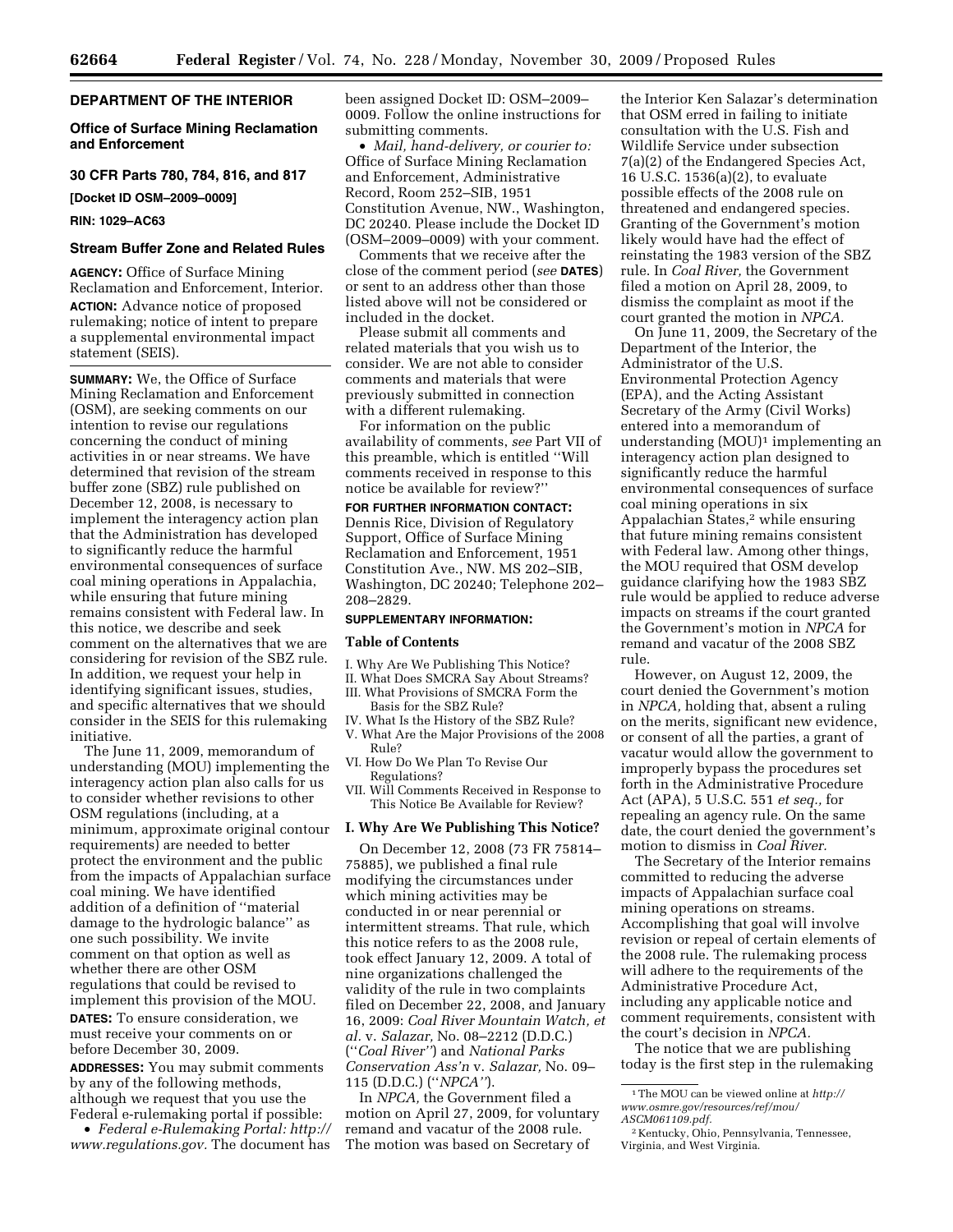process. We are publishing this notice to seek public input into how the 2008 rule should be revised to better protect streams and implement the MOU. The MOU identifies the stream buffer zone rule and our regulations concerning approximate original contour as two rules that we will consider revising. In this notice, we describe options that we are considering for revision of the stream buffer zone rule. We invite you, the public, to comment on those options, to suggest other options, and to identify other provisions of our regulations that should be revised to better protect the environment and the public from the impacts of Appalachian surface coal mining. After considering the comments, we intend to move expeditiously to develop a proposed

rule that will further clarify how streams must be protected within the framework established by SMCRA. At the appropriate time, we also will initiate consultation with the U.S. Fish and Wildlife Service under subsection

7(a)(2) of the Endangered Species Act, 16 U.S.C. 1536(a)(2), to evaluate possible effects of a new rule on threatened and endangered species.

### **II. What Does SMCRA Say About Streams?**

SMCRA contains three references to streams, two references to watercourses, and several provisions that indirectly refer to activities in or near streams:

• Section 507(b)(10) requires that permit applications include ''the name of the watershed and location of the surface stream or tributary into which surface and pit drainage will be discharged.''

• Section 515(b)(18) requires that surface coal mining and reclamation operations ''refrain from the construction of roads or other access ways up a stream bed or drainage channel or in such proximity to such channel so as to seriously alter the normal flow of water.''

• Section 515(b)(22)(D) provides that sites selected for the disposal of excess spoil must ''not contain springs, natural water courses or wet weather seeps unless lateral drains are constructed from the wet areas to the main underdrains in such a manner that filtration of the water into the spoil pile will be prevented.'' The term ''natural water courses'' includes all types of streams—perennial, intermittent, and ephemeral.

• Section 515(c)(4)(D) provides that, in approving a permit application for a mountaintop removal operation 3, the

regulatory authority must require that ''no damage will be done to natural watercourses.<sup>4</sup> " Section  $515(c)(4)(E)$  of the Act specifies that ''all excess spoil material not retained on the mountaintop shall be placed in accordance with the provisions of subsection (b)(22) of this section.''

• Section 516(c) requires the regulatory authority to suspend underground coal mining adjacent to permanent streams if an imminent danger to inhabitants of urbanized areas, cities, towns, or communities exists.

# **III. What Provisions of SMCRA Form the Basis for the SBZ Rule?**

Paragraphs  $(b)(10)(B)(i)$  and  $(24)$  of section 515 of SMCRA served as the basis for all four versions (1977, 1979, 1983, and 2008) of the stream buffer zone rule with respect to surface mining activities. Section 515(b)(10)(B)(i) requires that surface coal mining operations be conducted so as to prevent the contribution of additional suspended solids to streamflow or runoff outside the permit area to the extent possible using the best technology currently available. Section 515(b)(24) requires that surface coal mining and reclamation operations be conducted to minimize disturbances to and adverse impacts on fish, wildlife, and related environmental values ''to the extent possible using the best technology currently available.''

In context, section  $515(b)(10)(B)(i)$ provides that the performance standards adopted under SMCRA must require that surface coal mining and reclamation operations—

(10) Minimize the disturbances to the prevailing hydrologic balance at the minesite and in associated offsite areas and to the quality and quantity of water in surface and ground water systems both during and after surface coal mining operations and during reclamation by—  $(A)$  \*

(B)(i) Conducting surface coal mining operations so as to prevent, to the extent possible using the best technology currently available, additional contributions of suspended solids to streamflow, or runoff outside the permit area, but in no event shall contributions be in excess of requirements set by applicable State or Federal law.

\* \* \* \* \*

4The regulations implementing this provision interpret the prohibition as applying only to natural watercourses ''below the lowest coal seam mined.'' *See* 30 CFR 824.11(a)(9).

Section 515(b)(24) requires that surface coal mining and reclamation operations be conducted in a manner that—

To the extent possible using the best technology currently available, minimize[s] disturbances and adverse impacts of the operation on fish, wildlife, and related environmental values, and achieve[s] enhancement of such resources where practicable.

Paragraphs (b)(9)(B) and (11) of section 516 of SMCRA form the basis for the stream buffer zone rule at 30 CFR 817.57, which applies to surface activities associated with underground mines. Those provisions of section 516 are substantively equivalent to paragraphs  $(b)(10)(B)(i)$  and  $(24)$  of section 515 of SMCRA, respectively, except that section 516(b)(9)(B) also includes the provisions found in section 515(b)(10)(E) regarding the avoidance of channel deepening or enlargement.

Commenters responding to this notice should explain how their suggestions concerning revision of the SBZ rule are consistent with these statutory provisions.

#### **IV. What Is the History of the SBZ Rule?**

We have had an SBZ rule in place since 1977, but the rule and its application did not receive widespread attention until the 1990s when concerns arose over the environmental impacts of large-scale surface coal mining operations in central Appalachia. Surface mining in this mountainous area of steep slopes and narrow valleys produces more spoil material than can be returned to the site of the excavation created by the mining operation. The excess spoil material is most commonly placed in the valleys adjacent to the mine excavation. These valleys often contain headwater streams. In Appalachia, intermittent streams begin in watersheds as small as 15 acres and perennial streams begin in watersheds as small as 41 acres, according to a study conducted by the U.S. Geological Survey.5

The 1983 version of the SBZ rule prohibited disturbance of land within 100 feet of an intermittent or perennial stream unless the regulatory authority found that the conduct of mining activities ''closer to, or through, such a stream'' would not cause or contribute to the violation of State or Federal water quality standards and would not adversely affect the water quantity or

<sup>3</sup>Under section 515(c)(2) of SMCRA, a mountaintop removal operation is a surface coal

mine that will remove an entire coal seam or seams running through the upper fraction of a mountain, ridge, or hill by removing all of the overburden and creating a level plateau or a gently rolling contour with no highwalls remaining, and capable of supporting certain specified postmining land uses. This term is a subset of the various types of mining commonly referred to as mountaintop mining.

<sup>5</sup> Katherine S. Paybins, *Flow Origin, Drainage Area, and Hydrologic Characteristics for Headwater Streams in Mountaintop Coal-Mining Region of Southern West Virginia,* Water Resources Investigations Report 02–4300, U.S. Geological Survey, 2003, p. 1.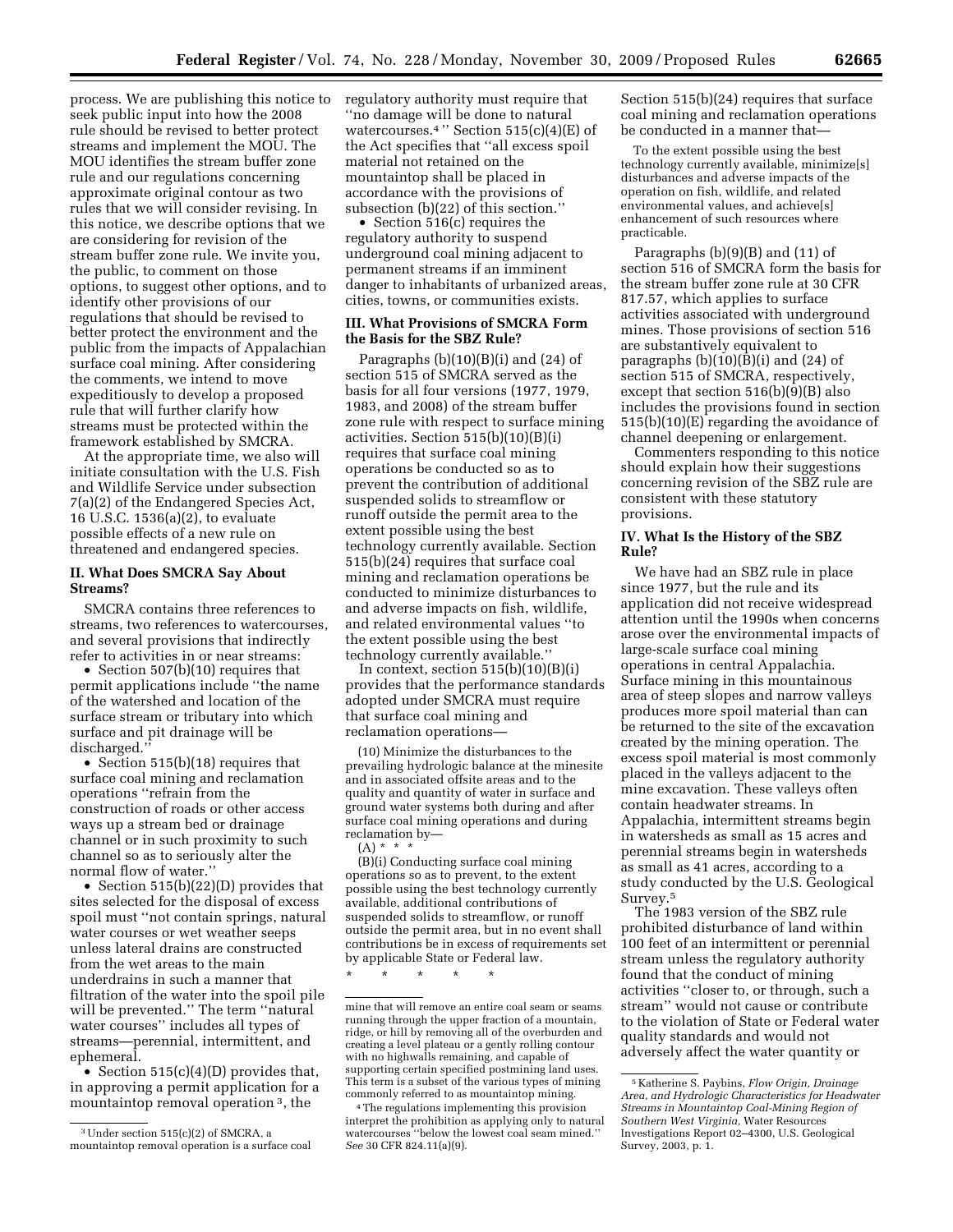quality or other environmental resources of the stream. The 1983 rule has been the subject of litigation.<sup>6</sup> For a more detailed history of the SBZ rule, please refer to the discussion in the preamble to the 2008 rule (73 FR 75816– 75818, December 12, 2008).

## **V. What Are the Major Provisions of the 2008 Rule?**

The 2008 rule replaced the 1983 version of the SBZ rule at 30 CFR 816.57(a)(1) and 817.57(a)(1), which prohibited disturbance of land within 100 feet of a perennial or intermittent stream unless the regulatory authority authorized the proposed activities after finding that conducting those activities ''closer to, or through, such a stream'' would not cause or contribute to the violation of applicable State or Federal water quality standards and would not adversely affect the water quantity or quality or other environmental resources of the stream. The 2008 rule replaced that requirement with new provisions at 30 CFR 780.28(d) and (e) and 784.28(d) and (e).

Under the 2008 rule at 30 CFR 780.28(d) and 784.28(d), the conduct of activities within a perennial or intermittent stream (with the exception of activities conducted in connection with construction of a stream-channel diversion or in connection with a coal preparation plant located outside the permit area of a mine) is prohibited unless the regulatory authority finds that avoiding disturbance of the stream is not reasonably possible and that the plans submitted with the application meet all applicable requirements in paragraphs (b) and (c) of 30 CFR 816.57 or 817.57. Among other things, those paragraphs require that, to the extent possible, the operator use the best technology currently available to prevent the contribution of suspended solids to streamflow or runoff outside the permit area and to minimize

disturbances and adverse impacts on fish, wildlife, and related environmental values. Under 30 CFR 780.28(d)(2) and 784.28(d)(2), every permit approving disturbance of a perennial or intermittent stream must include a permit condition requiring that the permittee demonstrate compliance with the Clean Water Act before conducting any activities that require authorization or certification under the Clean Water Act.

Under the 2008 rule at 30 CFR 780.28(e) and 784.28(e), activities on the surface of land within 100 feet of a perennial or intermittent stream are prohibited unless the permit applicant demonstrates, and the regulatory authority finds, either that it is not reasonably possible to avoid disturbance of the buffer zone or that avoidance of disturbance is not necessary to meet the fish and wildlife and hydrologic balance protection requirements of the regulatory program. The regulatory authority also must find that the plans submitted by the applicant demonstrate that the operation will, to the extent possible, use the best technology currently available to prevent the contribution of suspended solids to streamflow or runoff outside the permit area and to minimize disturbances and adverse impacts on fish, wildlife, and related environmental values.

Under the 2008 rule at 30 CFR 816.57(a)(1) and (b) and 817.57(a)(1) and (b), certain activities are exempt from the buffer zone requirements of 30 CFR 780.28(e) and 784.28(e) to the extent that the regulatory authority has approved filling the stream segment under 30 CFR 780.28(d) or 784.28(d) or diverting the stream segment under 30 CFR 816.43(b) or 817.43(b). In other words, if a stream segment will cease to exist in its original location as a result of mining activities, the rule provides that there is no need to protect the buffer zone for that stream segment. The activities to which this exemption applies include stream-channel diversions, construction of stream crossings, construction of sedimentation pond embankments, and construction of excess spoil fills and coal mine waste disposal facilities.

The 2008 rule provides that mining operations must return as much of the overburden as possible to the excavation created by the mine. *See* 30 CFR 780.35(a)(1) and 784.19(a)(1). The 2008 rule also requires that mine operators minimize the volume of excess spoil generated by mining operations and design and construct fills to be no larger than needed to accommodate the anticipated volume of excess spoil to be

generated. *See* 30 CFR 780.35(a)(2) and 784.19(a)(2).

The 2008 rule further provides that the operator must avoid constructing excess spoil fills, refuse piles, or slurry impoundments in perennial and intermittent streams to the extent possible. When avoidance is not possible, the rule requires that the operator identify a range of reasonable alternatives for disposal and placement of the excess spoil or coal mine waste, evaluate the environmental impacts of each alternative, and select the alternative with the least overall adverse impact on fish, wildlife, and related environmental values. *See* 30 CFR 780.25(d)(1), 780.35(a)(3), 784.16(d)(1), and 784.19(a)(3).

The 2008 rule states that issuance of a SMCRA permit is not a substitute for the reviews, authorizations, and certifications required under the Clean Water Act, and does not authorize initiation of surface coal mining operations for which the applicant has not obtained all necessary authorizations, certifications, and permits under the Clean Water Act. *See*  30 CFR 780.28(f)(2), 784.28(f)(2), 816.57(a)(2), and 817.57(a)(2). In particular, the rule requires that the SMCRA permit include a condition prohibiting any disturbance of a perennial or intermittent stream before obtaining all necessary Clean Water Act authorizations. *See* 30 CFR 780.28(d)(2) and 784.28(d)(2).

# **VI. How Do We Plan To Revise Our Regulations?**

We intend to revise our regulations in a manner consistent with the provisions of SMCRA and the MOU. Part III.A. of the MOU provides that we will review our ''existing regulatory authorities and procedures to determine whether regulatory modifications should be proposed to better protect the environment and public health from the impacts of Appalachian surface coal mining.'' It further provides that, at a minimum, we will consider revisions to the stream buffer zone rule and our requirements concerning approximate original contour. This notice focuses on revisions to the stream buffer zone rule, but we invite commenters to suggest other provisions of our regulations that could or should be revised to accomplish the objectives of the MOU.

To comply with the National Environmental Policy Act, we intend to prepare a supplement to the final environmental impact statement (FEIS) for the 2008 rule (OSM–EIS–34).7 The

<sup>6</sup> In 1999, the U. S. District Court for the Southern District of West Virginia held that the West Virginia version of the SBZ rule prohibited the creation of fills that bury streambeds because (1) nothing in the State or Federal rules supports an interpretation that would exempt the regulatory authority from its obligation to make the buffer zone findings for the segment of the stream that lies within the footprint of the fill, and (2) burying a stream segment would impermissibly destroy that segment. *Bragg* v. *Robertson,* 72 F. Supp. 2d 642 (S.D. W. Va. 1999). That decision was overturned on appeal on other grounds (lack of jurisdiction under the Eleventh Amendment to the U. S. Constitution). *Bragg* v. *West Virginia Coal Ass'n,* 248 F.3d 275 (4th Cir. 2001), *cert. denied,* 534 U.S. 1113 (2002). In a second case, the appellate court stated in its opinion that it is beyond dispute that SMCRA recognizes the possibility of placing excess spoil material in waters of the United States. *Kentuckians for the Commonwealth, Inc.* v. *Rivenburgh,* 317 F.3d 425, 442–443 (4th Cir. 2003).

<sup>7</sup>OSM–EIS–34, ''Proposed Revisions to the Permanent Program Regulations Implementing the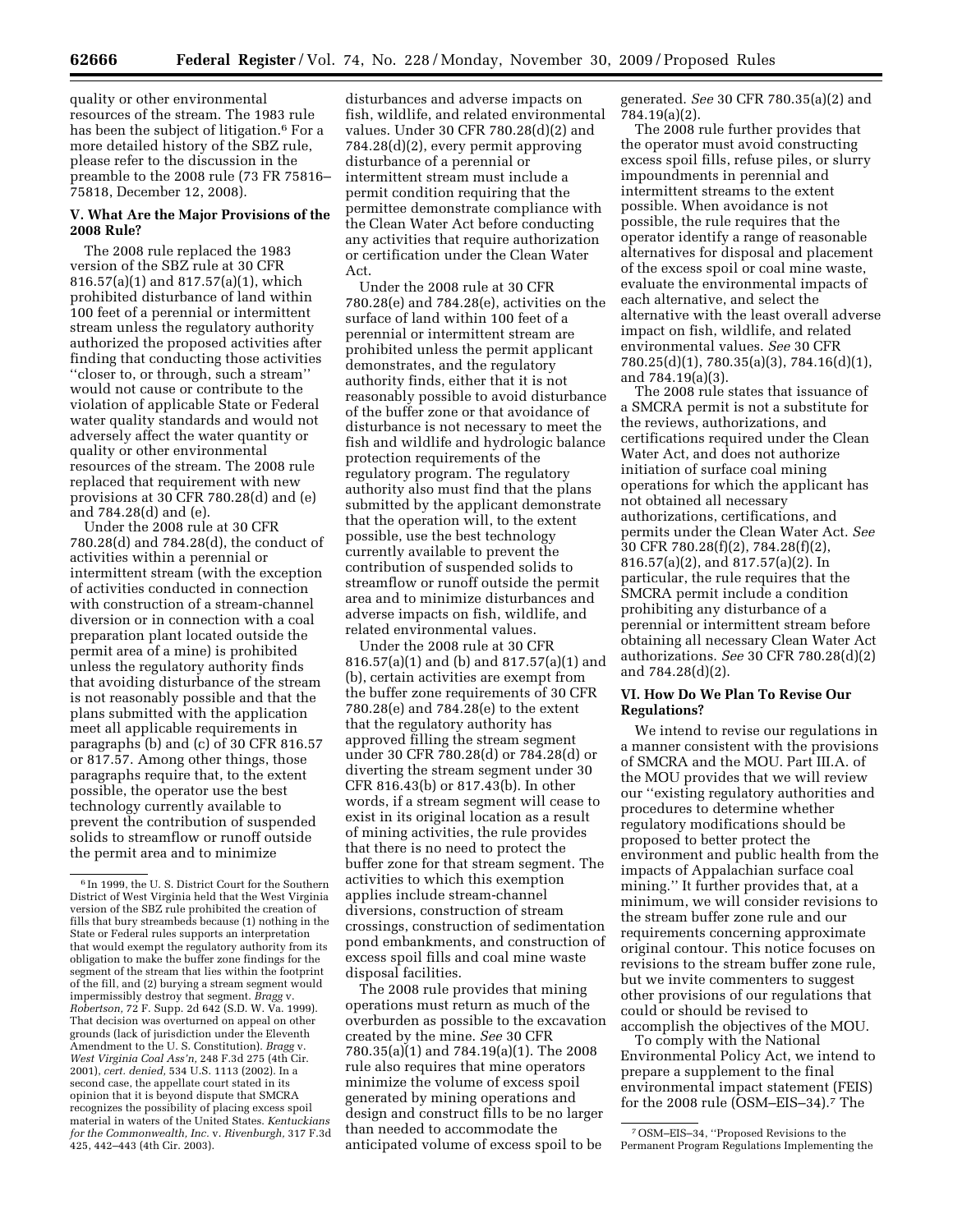supplement (SEIS) will include and discuss additional information on the impacts of mining on streams and related resources. It also will evaluate additional action alternatives in detail, while incorporating by reference the programmatic analyses in the FEIS, to the extent appropriate. This approach will enable us to meet our National Environmental Policy Act obligations in a cost-effective and timely manner. As provided in 40 CFR 1502.9(c)(4), we will prepare and process the SEIS in the same fashion as a standard environmental impact statement, exclusive of scoping. In other words, we will prepare both a draft SEIS, which will be subject to public comment, and a final SEIS.

Any proposed revisions of our rules must be consistent with the provisions of SMCRA, as discussed in Parts II and III of this notice. We also note that section 102(f) of SMCRA provides that one of the purposes of SMCRA is to ''strike a balance between protection of the environment and agricultural productivity and the Nation's need for coal as an essential source of energy.''

Comments that you provide in response to this advance notice will help us determine which alternatives will be developed in the SEIS and the proposed rule. We encourage commenters to be as detailed as possible and to explain how any suggested regulatory changes are consistent with SMCRA and the rulemaking authority that we have under SMCRA.

The alternatives described below are not necessarily mutually exclusive. After evaluating the comments received, we may decide not to propose some of the alternatives listed here. We also may decide to propose some combination of the listed alternatives, variations of those alternatives, new alternatives suggested by commenters, or new alternatives that we develop. The public will have another opportunity to comment when the proposed rule is published.

We are considering the following alternatives for revising the stream buffer zone rule and related rules:

1. Proposing to repeal the existing SBZ rules (30 CFR 780.28, 784.28, 816.57, and 817.57) and replace them with the 1983 version of the SBZ rule at 30 CFR 816.57 and 817.57, with

conforming revisions to the signs and markers requirements of 30 CFR 816.11 and 817.11. This alternative also would include a proposal to either repeal or make conforming revisions to 30 CFR 780.25(d)(1), 780.35(a)(3), 784.16(d)(1), and 784.19(a)(3), because those provisions contain permitting requirements specific to applications that propose to construct coal mine waste impoundments, refuse piles, or excess spoil fills in or within 100 feet of perennial or intermittent streams. In addition, this alternative could include a proposal to replace the 2008 version of the stream-channel diversion requirements of 30 CFR 816.43 and 817.43 with the 1983 version of those requirements, which includes a reference to the SBZ rule.

We request comment on whether reinstatement of the language in the 1983 SBZ rule would be appropriate, and, if so, how that language should be interpreted to promote stream protection in a way that is fully consistent with SMCRA.

2. Proposing to apply the prohibitions and restrictions of the stream buffer zone rule to all segments of all perennial and intermittent streams and to the surface of all lands within 100 feet of those streams. One variation of this alternative could be to establish a rebuttable presumption that the placement of excess spoil or coal mine waste in an intermittent or perennial stream is prohibited because it would result in an unacceptable level of environmental damage. Another variation could be to prohibit placement of excess spoil or coal mine waste in perennial and intermittent streams and restrict placement in ephemeral streams.

3. Proposing to revise 30 CFR 816.57 and 817.57 to provide that the SMCRA regulatory authority may authorize mining activities in a perennial or intermittent stream, or on the surface of land within 100 feet of such a stream, only if those activities (1) would not violate Sections 401 and 402 of the Clean Water Act; (2) would not violate Section 404 of the Clean Water Act; (3) would not significantly degrade the water quantity or quality or other environmental resources of the stream; and (4) would minimize disturbances and adverse impacts on fish, wildlife, and other related environmental values of the stream to the extent possible using the best technology currently available. A variation on this option would revise criterion (3) to prohibit significant degradation of the water quantity or quality or other environmental resources of the stream ''outside the permit area.''

4. Proposing numerical limits on fill size, the percentage of a watershed disturbed by mining operations at any one time, or total stream miles covered by fills in each watershed. The 2005 final programmatic environmental impact statement on mountaintop mining and valley fills found that existing studies provided an insufficient basis to determine a bright-line threshold of the nature described in this alternative.8

We invite comment on whether scientific information is now available that might provide a sufficient basis for establishing numerical limits of the nature described in this alternative. We encourage commenters to suggest specific thresholds, together with the rationale for those thresholds.

5. Proposing a quantitative or qualitative threshold beyond which further damage to water quality or aquatic life in a particular watershed would be prohibited. We encourage commenters to identify potential thresholds and explain why those thresholds should be established. We also encourage commenters to discuss how thresholds could be harmonized with Clean Water Act requirements and the Clean Water Act permitting process.

6. Proposing to adopt by regulation the watershed approach described in the following language from the preamble to the 2008 rule 9:

A watershed approach expands the informational and analytic basis of site selection decisions to ensure impacts are considered on a watershed scale rather than only project by project. The idea being locational factors (*e.g.,* hydrology, surrounding land use) are important to evaluating the indirect and cumulative impacts of the project. Watershed planning efforts can identify and prioritize where preservation of existing aquatic resources are important for maintaining or improving the quality (and functioning) of downstream resources. The objective of this evaluation is to maintain and improve the quantity and quality of the watershed's aquatic resources and to ensure water quality standards (numeric and narrative criteria, antidegradation, and designated uses) are met in downstream waters.

We invite comment on how we could best incorporate this approach into our regulations in a manner that is consistent with SMCRA.

7. Proposing a definition of the term ''material damage to the hydrologic balance.'' Section 510(b)(3) of SMCRA, 30 U.S.C. 1260(b)(3), prohibits the

Surface Mining Control and Reclamation Act of 1977 Concerning the Creation and Disposal of Excess Spoil and Coal Mine Waste and Stream Buffer Zones,'' is available on the Internet at *http://www.regulations.gov.* The Document ID number is OSM–2007–0008–0553. A copy of the FEIS is also available for inspection in the South Interior Building, Room 101, 1951 Constitution Avenue, NW., Washington, DC 20240.

<sup>8</sup> ''Mountaintop Mining/Valley Fills in Appalachia Final Programmatic Environmental Impact Statement,'' (EPA 9–03–R–05002, EPA Region 3, October 2005), pp. 27–28; available at *http://www.epa.gov/region03/mtntop/eis2005.htm.*  9 73 FR 75849, December 12, 2008.